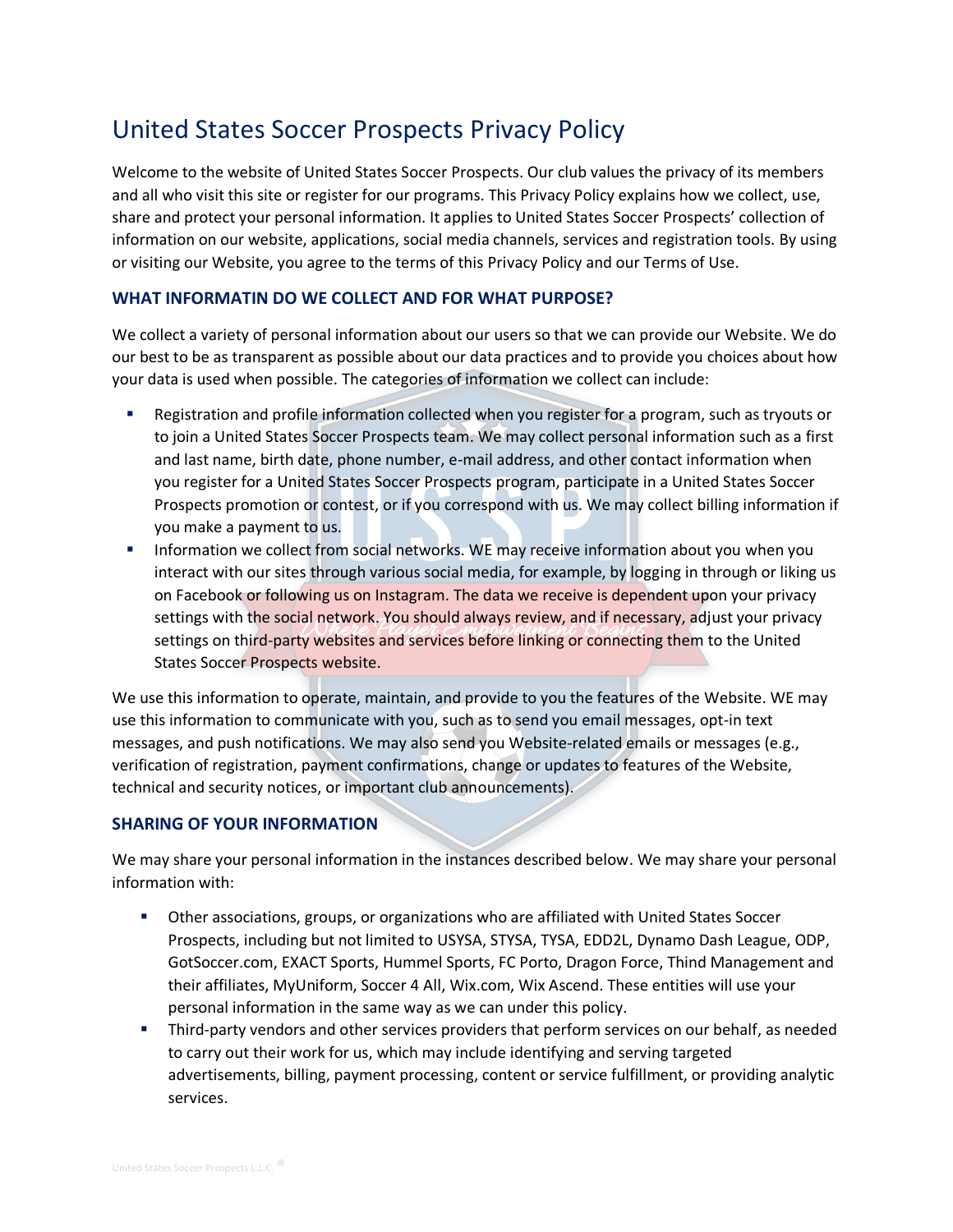- Business partners who offer a service to you jointly with us.
- Other parties in connection with a merger or similar transaction; and
- **E** Third parties as required by law or subpoena or to if we reasonably believe that such action is necessary to (a) comply with the law and the reasonable request of law enforcement; (b) to protect the security or integrity of our Website; and/or (c) to exercise or protect the rights, property, or personal safety of United States Soccer Prospects, our members, or others.

We may also aggregate or otherwise strip data of all personally identifying characteristics and may share that aggregated, anonymized data with third parties.

#### **HOW WE STORE AND PROTECT YOUR INFORMATION**

- Storage and Processing: Your information collected through the website may be stored and processed in the United States or any other country in which United States Soccer Prospects or its subsidiaries, affiliates or services providers maintain facilities. If you are located in the European Union or other regions with laws governing data collection and use that may differ from U.S. law, please note that we may transfer information, including personal information, to a country and jurisdiction that does not have the same data protection laws as your jurisdiction, and you consent to the transfer of information to the U.S. or any other country in which United States soccer Prospects or its parent, subsidiaries, affiliates or service providers maintain facilities and the use and disclosure of information about you as described in this Privacy Policy.
- Keeping your information safe: United States Soccer Prospects cares about the security of your information, and uses commercially reasonable physical, administrative, and technological safeguard to preserve the integrity and security of all information collected through the website. However, no security system is impenetrable, and we cannot guarantee the security of our systems 100%. In the event that nay information under our control is compromised as a result of a breach of security, United States Soccer Prospects will take reasonable steps to investigate the situation and where appropriate, notify those individuals whose information may have been compromised and take other steps, in accordance with any applicable laws and regulations.

#### **CHILDREN'S PRIVACY**

United States Soccer Prospects does not knowingly collect or solicit any information from anyone under the age of 13 or knowingly allow such persons to register as members. Notwithstanding the foregoing children under the age of 13 may register for United States Soccer Prospects teams or programs through their parent or guardian.

#### **LINKS TO OTHER WEB SITES AND SERVICES**

Our website may integrate with or contains links to other third-party sites and services. We are not responsible for the practices employed by third party websites or services embedded in, linked to, or linked from the website and your interactions with any third-party website or services are subject to that third party's own rules and policies. In addition, you agree that we are not responsible for and we do not have any control over any third parties that you authorize to access your information.